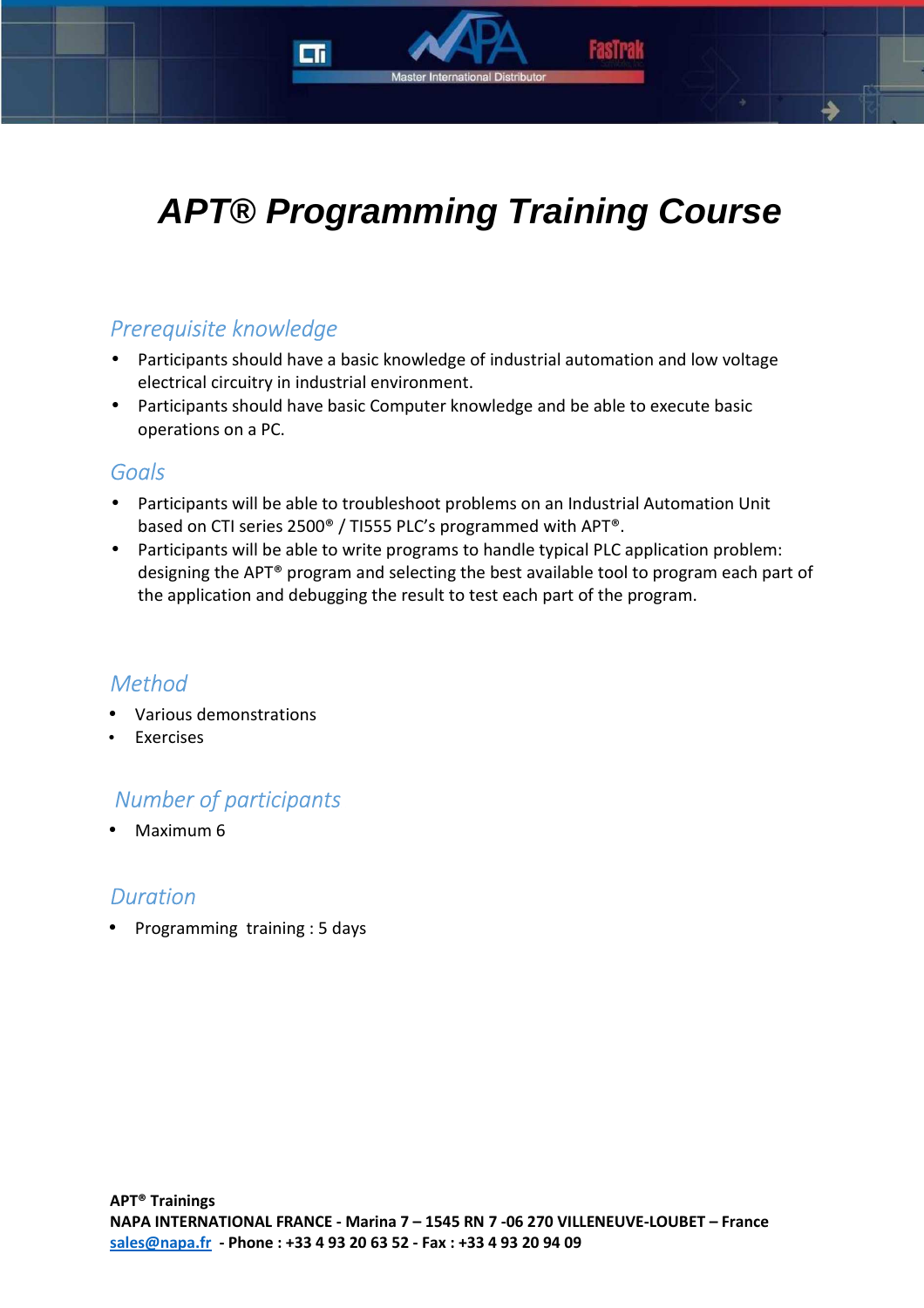



## **APT® Programming Training Course**

## *Contents*

#### 1. Principles

- Programming with APT®: an object oriented approach
- Approach to APT<sup>®</sup> Program Design
- Process Control Solutions: Modular Approach APT® Philosophy
- APT® program Structure and the Physical Process
- Understanding the benefits of FTSolution for APT®

#### 2. Basics

- DOS file structure
- Creating an APT<sup>®</sup> program
- APT® Objects
- APT® Languages
- Program Levels
- Configuring the Compile Control File

#### 3. Tables

- Configuring I/O Modules, Module types
- Configuring I/O's, I/O types
- Declaring Variables, variable types
- Declaring Devices, device types, properties
- Recipes, recipe templates

#### 4. Subroutines

- Creating a subroutine, parameter declaration
- MATH in a user defined Subroutine

#### 5. CFC's & CFB's

- Using the CFC Editor
- Creating and changing CFC's
- Using CFB's; linking & connecting CFB's
- Math CFB's
- Interlock CFB
- Analog Alarm CFB
- PID CFB